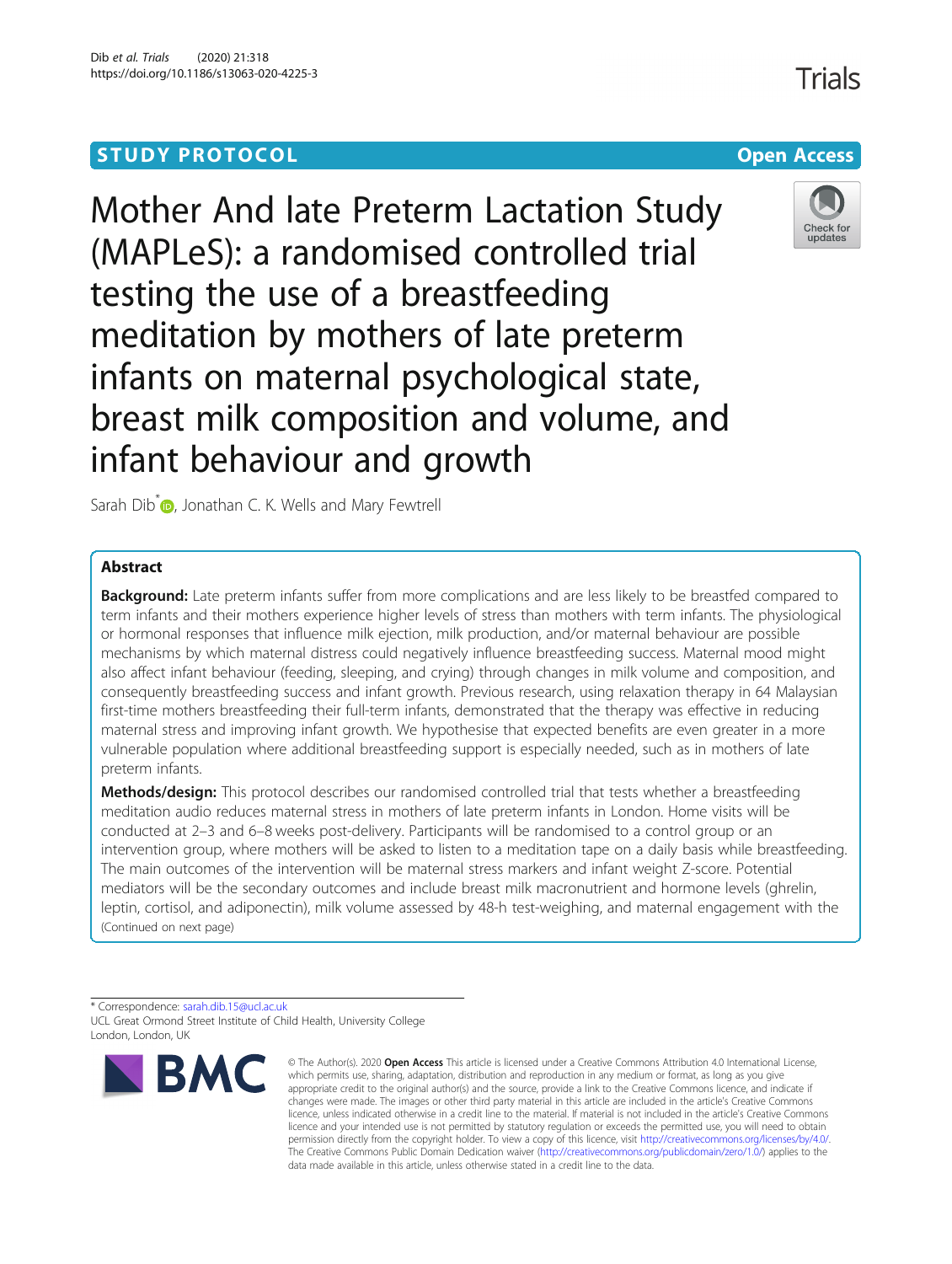# (Continued from previous page)

infant. Infant behaviour, including crying and sleeping, and infant appetite will be evaluated. Data about other mediators such as maternal perception of milk supply and salivary oxytocin will be collected.

**Discussion:** We hypothesise that the use of the breastfeeding meditation will reduce maternal stress and consequently improve infant growth mediated by changes in milk composition and volume and maternal behaviour. This study will allow us to understand the mother–infant factors that influence breastfeeding in late preterm infants and potentially identify a method that could improve mother, infant, and breastfeeding outcomes.

Trial registration: ClinicalTrials.gov, [NCT03791749.](https://clinicaltrials.gov/ct2/show/NCT03791749) Registered 1 January 2019.

Keywords: Preterm infants, Late preterm infants, Breastfeeding, Breast milk, Maternal stress, Infant growth, Infant behaviour, Meditation, Relaxation therapy, Oxytocin

### Background

Nutrition during infancy has the potential to offer short- and long-term benefits through 'programming' during this critical window of growth [[1\]](#page-9-0). Breast milk is an unparalleled source of nutrition that can also provide protective benefits for lactating mothers [[2\]](#page-9-0). However, the percentage of women meeting the recommendations for breastfeeding duration, set forth by the World Health Organisation, is below target levels. The reasons for this are multiple and include the challenges that women face that hinder breastfeeding success, such as not receiving enough support. Interventions are therefore needed to support breastfeeding mothers to improve maternal, breastfeeding, and infant outcomes.

Breastfeeding also involves signalling between the mother and the offspring [\[3](#page-9-0), [4\]](#page-9-0). Early-life environmental signals have the capability of modulating the development of the infant, leading to an adult physiology and metabolism, and consequently disease risk, that is influenced by those early-life signals [\[5](#page-9-0)]. The mother is the main source of these signals for young animals and, in Eutherian mammals, regulates the growth of her offspring through placental nutrition during gestation and through lactation post-delivery [[6\]](#page-9-0). Maternal nutritional status, disease history, and social status might determine the signals the mother sends to her infant [[6,](#page-9-0) [7](#page-9-0)]. Impaired maternal psychological state could also be a factor influencing the type of signals the mother is transferring to her infant. This could be in the form of altered production of breast milk and certain constituents of breast milk (macronutrients or hormones) and/or reduced nurturing behaviours (touching, holding, sensitivity to cues). Both these physical and physiological trade-offs may then alter infant development and behaviour accordingly [[8\]](#page-9-0). Therefore, it is important to optimise the signals the mother is sending to her infant.

Other trade-offs between maternal investment and infant development may exist. During pregnancy and the postpartum period, many mothers experience cognitive changes including forgetfulness and poor concentration, colloquially known as 'baby brain' [\[9](#page-9-0), [10\]](#page-9-0). These changes can be attributed to the hormonal changes mothers go through during these periods, namely changes in estradiol, progesterone, prolactin, oxytocin, and cortisol. It was previously shown that cortisol was associated in an inverted Ufunction with verbal recall scores and spatial abilities and that lower levels of cortisol were correlated with better attention scores [[9\]](#page-9-0). Recently, significant reductions in grey matter involved in social cognition were found from pre- to post-pregnancy in first-time mothers, which might play a role in postnatal caregiving behaviours and to enhanced maternal–infant relationships [[11\]](#page-9-0). Therefore, breastfeeding-associated hormones may influence cognitive function, facilitate adaptive brain restructuring, and improve maternal caregiving behaviours. Similarly, reducing maternal stress and thus cortisol levels might produce similar effects.

Late preterm infants (LPI), defined as infants born from 34 0/7 to 36 6/7 weeks, constitute 74% of all preterm births and are the fastest growing subset of neonates [\[12\]](#page-9-0). Compared to term infants, LPI have a significantly higher risk of morbidity, including jaundice, hypoglycaemia, temperature instability, and respiratory distress [\[13,](#page-9-0) [14](#page-9-0)]. The last 6 weeks of gestation represent a critical period for brain development; therefore, LPI may have an increased risk of behavioural and emotional problems and inferior academic performance later in life [\[15](#page-9-0)–[18](#page-9-0)].

Breastfeeding difficulties are the leading complication experienced by LPI  $[19]$  $[19]$ . They are less likely to be breastfed, which could be due to infant- and maternal-related barriers. Infant barriers include poor muscle tone and neurodevelopmental immaturity, which may interfere with effective sucking patterns and the ability to give hunger cues. LPI are also more likely to experience rapid fatigue during feeding, lower stamina, fewer awake periods, and reduced effort to stimulate and empty the breast, consequently leading to poor milk production and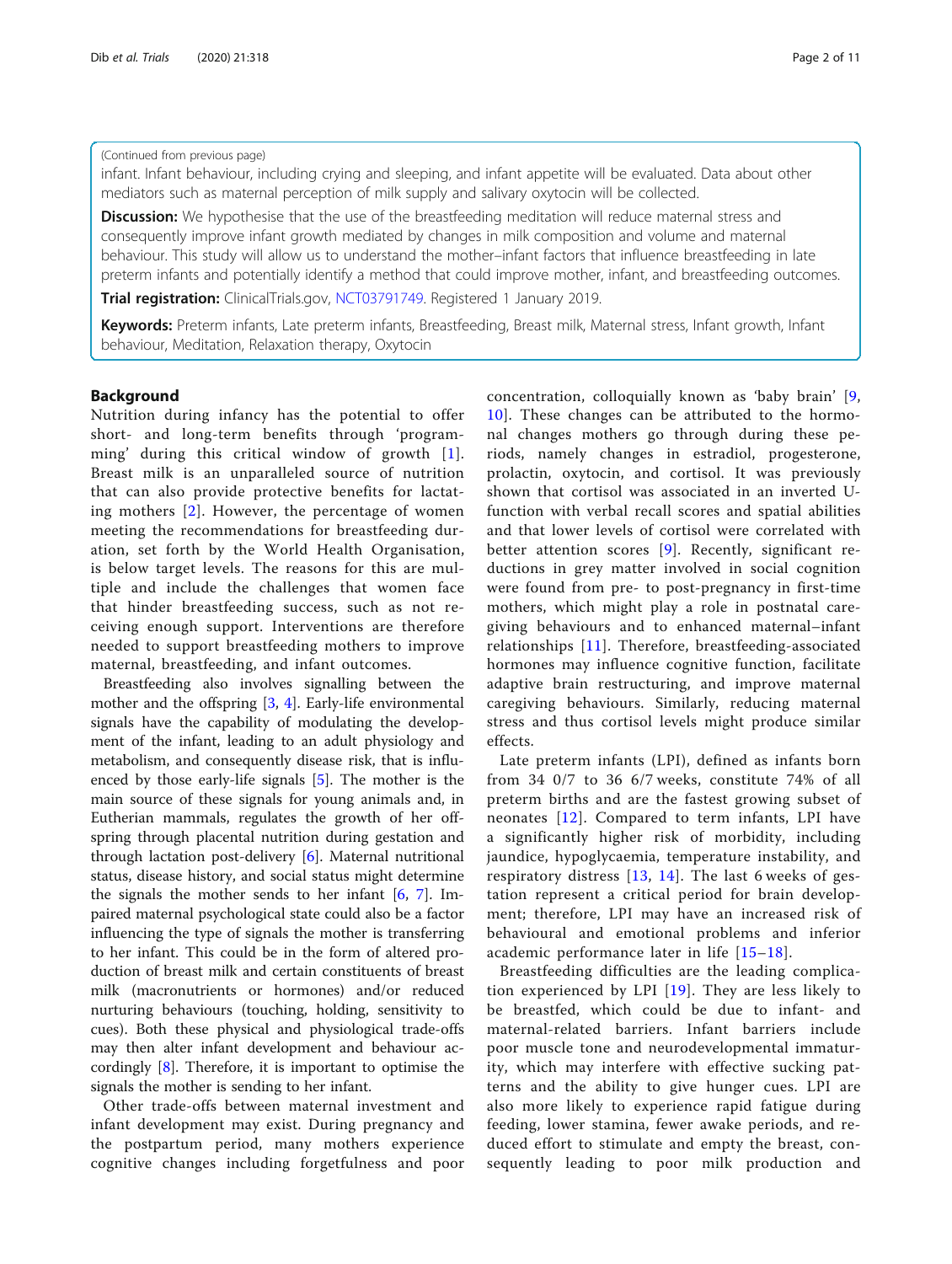inadequate intake [[19](#page-9-0)–[21\]](#page-9-0). Maternal barriers to breastfeeding may include various factors associated with preterm birth, such as caesarean delivery, obesity, multiple births, or maternal psychological distress [[19](#page-9-0)]. Mothers of LPI may also experience higher levels of anxiety, depression, and stress, each of which is an independent risk factor for breastfeeding failure in this population [[22\]](#page-9-0). Lastly, some of the commonly cited breastfeeding challenges for mothers of LPI include perceived insufficient milk supply and inadequate support by health care providers post-discharge [\[23,](#page-9-0) [24](#page-9-0)].

This is important because premature infants, including LPI, extract the greatest benefit from receiving breast milk [[25](#page-9-0)–[28\]](#page-9-0). Due to their developmental immaturity and increased susceptibility to inflammation, oxidative stress, and infections, breastfeeding and the constituents of breast milk are particularly beneficial for this group [[29,](#page-9-0) [30](#page-9-0)]. For instance, in a large cohort of 1130 late and moderately preterm infants, not receiving breast milk at hospital discharge was an independent risk factor for moderate/severe cognitive impairment at 2 years of age [[31\]](#page-9-0).

Previously, two RCTs used a relaxation tape as a form of relaxation therapy and found that it increased milk production in mothers of preterm infants [\[32](#page-9-0), [33\]](#page-9-0). These studies have some methodological limitations that ought to be addressed in future RCTs. Firstly, in one study, milk volume at baseline was not measured and milk production was assessed from a single breast expression session at the end of the study. In both studies, it was unclear whether the milk collection procedure was standardised for time of last feed, time of day, or lactational stage; all of which may influence the volume of milk available for expression. Lastly, neither study reported the exclusivity of breastfeeding, which can influence milk yield. Another RCT investigated the use of a guided imagery meditation tape for breastfeeding mothers of healthy term infants in Malaysia [[34\]](#page-9-0). The therapy was effective in reducing maternal stress and increasing infant weight gain and sleep duration. This research showed that relaxation therapy has benefits for mothers and infants that belong to a low-risk group (high socioeconomic status, full-term infant, healthy mother, high family support, practicing traditional confinement period). Therefore, the benefits might be even greater in higher risk groups, such as mothers of premature infants.

This study will examine the psychological, behavioural, anthropological, and physiological aspects of lactation in breastfeeding mothers of LPI. The primary aim is to determine the effect of a relaxation therapy on maternal stress and infant weight gain. Secondary outcomes of the intervention include breast milk composition (macronutrients, human milk oligosaccharides (HMO), ghrelin, leptin, cortisol, adiponectin), breast milk volume, infant appetite and behaviour, maternal engagement, maternal cognitive function, and maternal salivary cortisol and oxytocin. These secondary outcomes will help address the potential mechanisms by which maternal stress could affect infant growth and ascertain whether there are maternal costs as well as infant benefits.

# Methods/design

### Study design

The Mother and late Preterm Lactation Study (MA-PLeS) is an RCT using a breastfeeding meditation for breastfeeding mothers of LPI. Participants will be identified from multiple hospitals with the capacity to care for LPI in London, UK. Eligible mothers will be randomly allocated to either the intervention group, where they will be asked to listen to the relaxation therapy, or to the control group where no intervention is given. The first home visit will be conducted at 2–3 weeks post-delivery, when treatment will commence. At this time point, it is likely that LPI would be discharged from the hospital and that breastfeeding would be somewhat established. One of the main aims of the study is to investigate mother–infant signalling through breastfeeding; therefore, it is important to target women who are more likely to be breastfeeding for the duration of the study. The second home visit will be at 6–8 weeks post-delivery for follow-up. At both time points, questionnaires, breast milk and saliva samples, and anthropometric measurements will be collected. We will also follow-up at 3 and 6 months post-delivery by email or phone to assess breastfeeding status. The SPIRIT figure and study design flow chart are shown in Figs.[1](#page-3-0) and [2.](#page-4-0)

### Hypotheses

### Primary hypotheses

- 1. Mothers in the intervention group, using the relaxation therapy from week 2–3 post-delivery, will have a higher reduction in maternal stress score (primary maternal outcome) by week 6–8 post-delivery compared to mothers in the control group.
- 2. Infants in the intervention group will have a higher gain in weight Z-score (primary infant outcome) by week 6–8 post-delivery compared to infants in the control group.

# Secondary hypotheses

- 1. The use of relaxation therapy at week 2 postdelivery will result by 6–8 weeks post-delivery in:
	- Increased fat and energy content of breast milk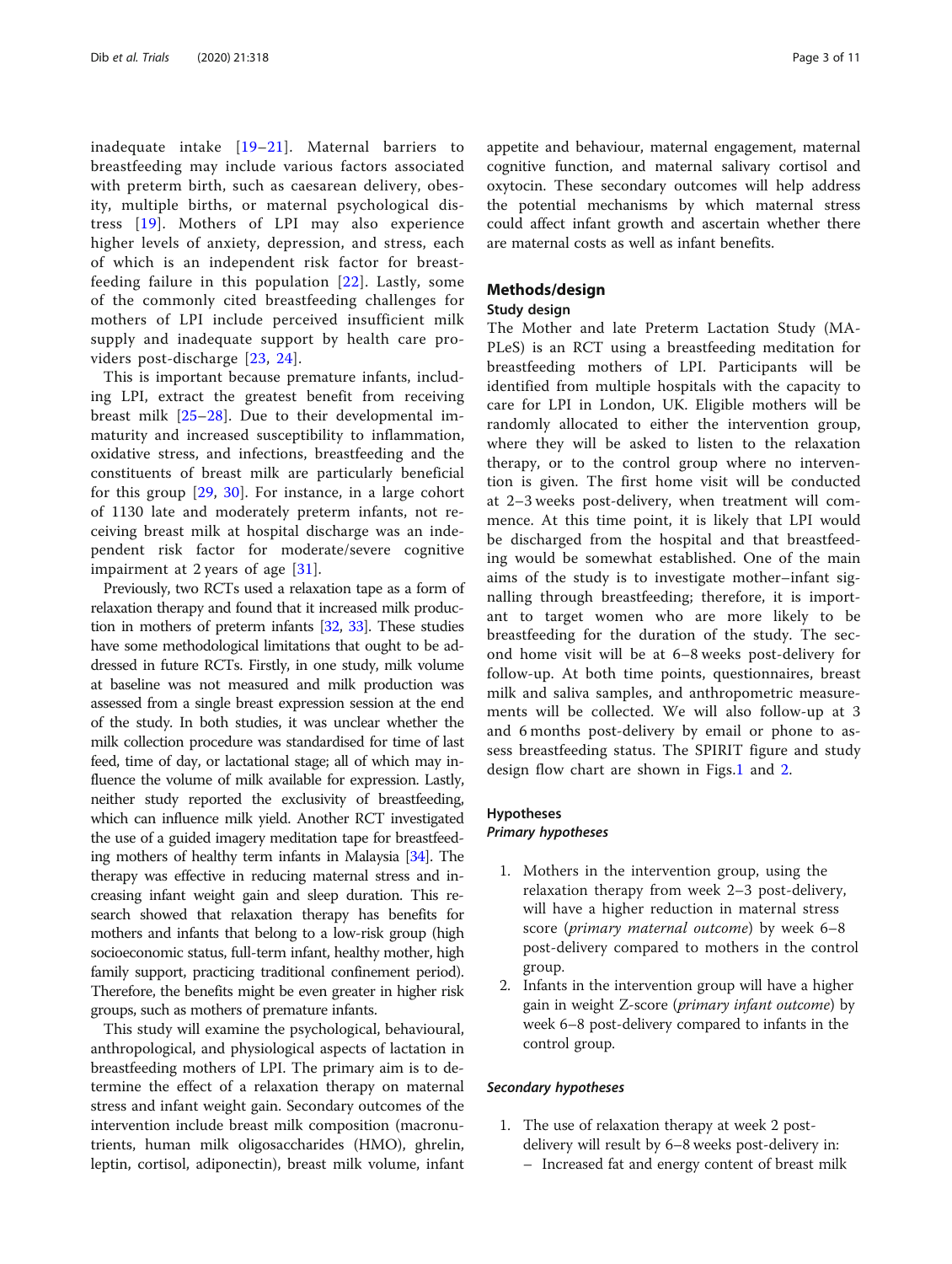<span id="page-3-0"></span>

|                                                       | <b>STUDY PERIOD</b> |                        |                  |                                          |                   |                  |
|-------------------------------------------------------|---------------------|------------------------|------------------|------------------------------------------|-------------------|------------------|
|                                                       | Enrolment           | Secondary<br>Screening |                  | Phone/Online<br>Home Visits<br>Follow-Up |                   |                  |
| <b>TIMEPOINT</b>                                      | At Delivery         | 10-15 days             | $2 - 3$<br>weeks | $6 - 8$<br>weeks                         | $3 - 4$<br>months | 6<br>months      |
| <b>Allowed Deviation Window</b>                       | N/A                 | $+/- 3$ days           | $+/- 3$<br>days  | $+/- 3$<br>days                          | $+/- 2$<br>weeks  | $+/- 2$<br>weeks |
| <b>ENROLMENT:</b>                                     |                     |                        |                  |                                          |                   |                  |
| Eligibility screen                                    | $\mathsf X$         | Χ                      |                  |                                          |                   |                  |
| Allocation                                            |                     | X                      |                  |                                          |                   |                  |
| Informed consent                                      |                     |                        | X                |                                          |                   |                  |
| <b>INTERVENTIONS:</b>                                 |                     |                        |                  |                                          |                   |                  |
| Relaxation Group                                      |                     |                        |                  |                                          |                   |                  |
| ASSESSMENTS:                                          |                     |                        |                  |                                          |                   |                  |
| Hospital Practices & Experience                       |                     |                        | X                |                                          |                   |                  |
| Demographics                                          |                     |                        | X                |                                          |                   |                  |
| Maternal Psychological State (Stress<br>& Depression) |                     |                        | X                | X                                        |                   |                  |
| Infant Anthropometry (Weight &<br>Length)             |                     |                        | X                | X                                        |                   |                  |
| Breast Milk Composition <sup>1</sup>                  |                     |                        | X                | X                                        |                   |                  |
| Salivary Oxytocin/Cortisol                            |                     |                        | X                | X                                        |                   |                  |
| <b>Breast Milk Volume</b>                             |                     |                        | X                | X                                        |                   |                  |
| Maternal Verbal Memory                                |                     |                        | X                | X                                        |                   |                  |
| Mother-Infant Attachment                              |                     |                        | X                | X                                        |                   |                  |
| Responsiveness to Infant Cues                         |                     |                        | X                | X                                        |                   |                  |
| Perception of Milk Supply                             |                     |                        | Χ                | $\mathsf X$                              |                   |                  |
| <b>Baby Eating Behaviour</b>                          |                     |                        | $\mathsf X$      | X                                        |                   |                  |
| Infant Behaviour Diary                                |                     |                        | $\mathsf X$      | $\mathsf{X}$                             |                   |                  |
| Mother's Weight                                       |                     |                        | X                | X                                        |                   |                  |
| <b>Breastfeeding Status</b>                           |                     |                        | $\mathsf X$      | $\mathsf X$                              | $\mathsf X$       | X                |

Fig. 1 Standard Protocol Items: Recommendations for Interventional Trials (SPIRIT) figure; schedule of enrolment, interventions, and assessments. <sup>1</sup>Breast milk samples will be collected in a standardised procedure and will be analysed for macronutrient, human milk oligosaccharide, ghrelin, leptin, adiponectin, and cortisol content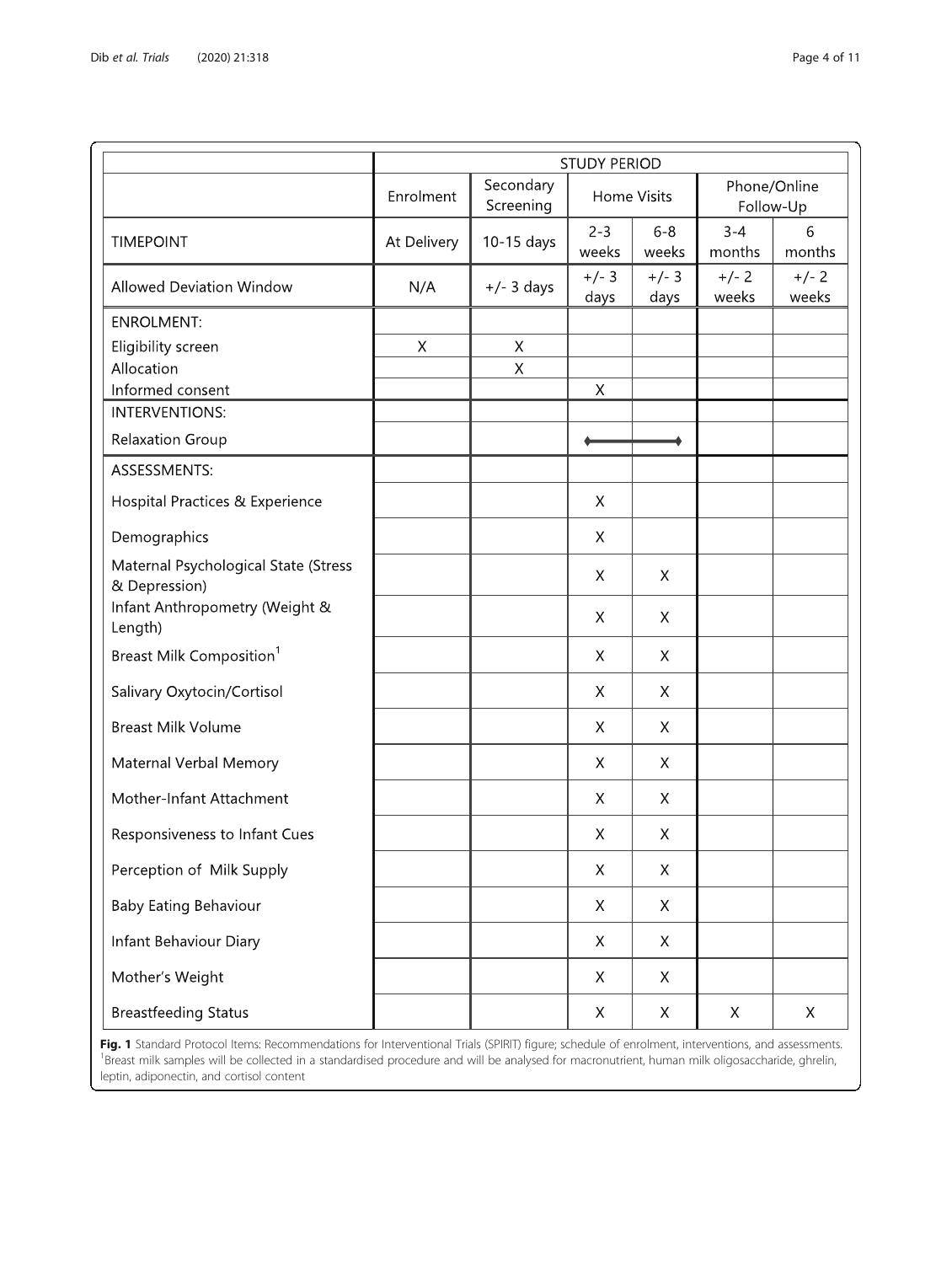<span id="page-4-0"></span>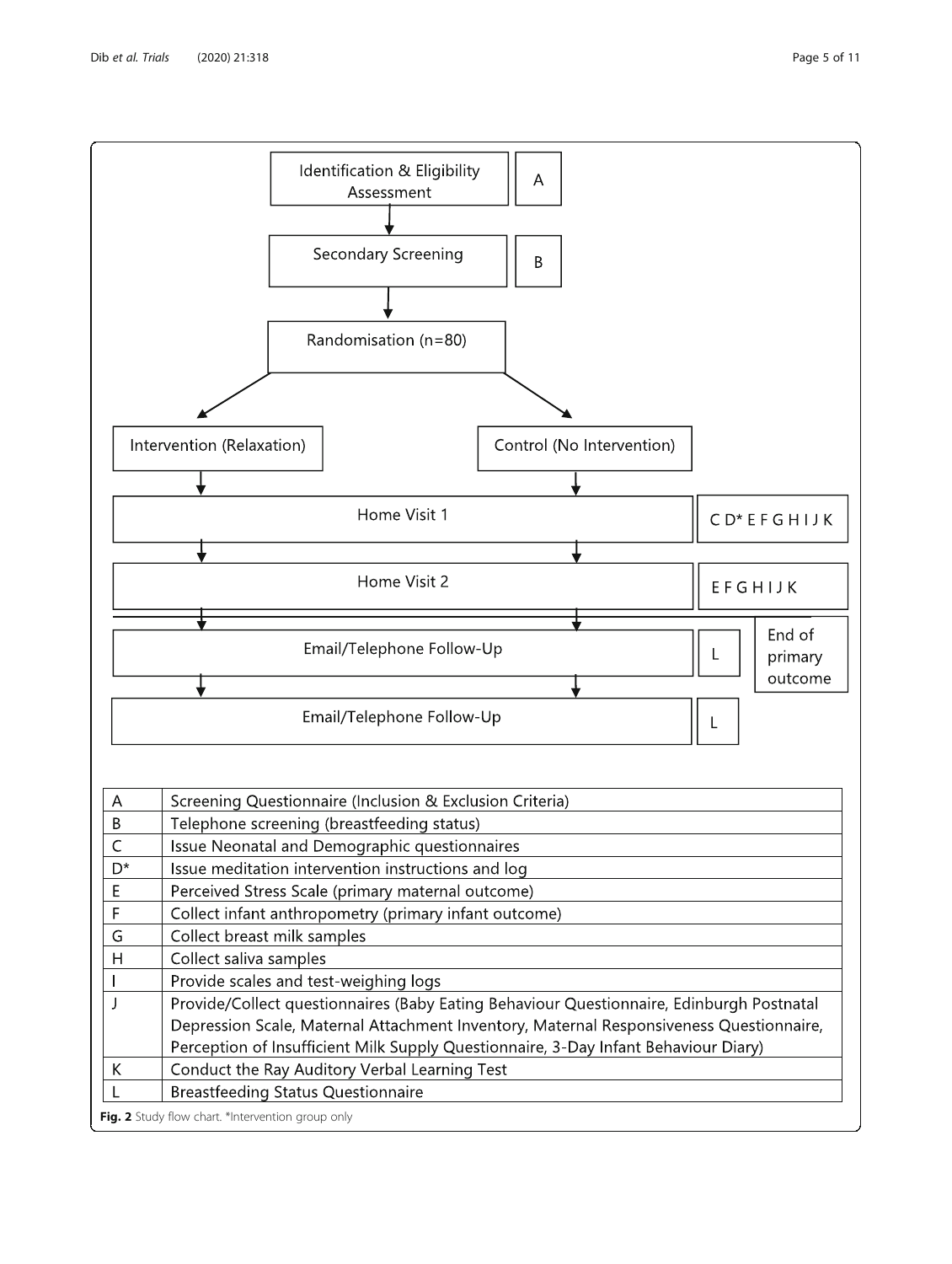- Higher concentration of HMOs, ghrelin, leptin, and adiponectin in breast milk and lower cortisol
- Increased milk volume
- Higher concentration of salivary oxytocin
- Reduced time spent crying and increased duration of sleep by the infant
- Higher prevalence of exclusive breastfeeding
- Better verbal memory scores
- 2. Ghrelin, leptin, and adiponectin concentrations in breast milk are associated with:
	- Infant behaviour (time spent crying and duration of sleep) and appetite traits
	- Infant weight Z-score
	- Maternal BMI, pregnancy weight gain, and prepregnancy BMI

# **Participants**

Breastfeeding mothers of LPI will be eligible to participate in this study. The specific inclusion and exclusion criteria are detailed in Table 1.

# Sample size

A power calculation was carried out to estimate sample size according to the following equation:

$$
N = \frac{2F\sigma^2}{d^2}.
$$

where N = sample size,  $\sigma$  = standard deviation,  $d$  = difference, and  $F =$  constant related to statistical power and confidence interval.

A previous similar study was able to detect significant and clinically important differences in weight Z-score ( $\sigma$  $= 0.8, d = 0.63$  and stress score ( $\sigma = 4.4, d = 3.51$ ) in response to the same relaxation intervention (meditation

Table 1 Inclusion and exclusion criteria

audio) but in mothers of healthy term infants. Our sample of breastfeeding mothers of LPI might be more stressed and thus may respond less to the relaxation intervention. Therefore, a sample of 68 mothers (34 randomised to each group) is adequate to detect a threepoint difference in stress score and a 0.55 weight Zscore difference significant at 5% with a power of 80%. This may be a challenging population and mothers may not complete the study measurements; therefore, accounting for that and drop-outs, we aim to recruit a sample of 80 mother–infant pairs.

# Research procedures

# Recruitment (0–2 weeks post-delivery)

Participants will be identified mainly from the Royal Free Hospital, Barnet Hospital, and University College London Hospital. The study flyer will also be advertised on social media. The main researcher will provide interested mothers with participant information sheets and confirm their eligibility. Informed consent will be obtained at the first home visit.

# Follow-up screening by telephone (1–2 days prior to first home visit due date)

Mothers will be contacted a few days before the first home visit to determine if they are still eligible to participate. They will be asked whether they are still breastfeeding and intending to continue breastfeeding for at least 6 weeks. If still eligible, the time of the first home visit will be confirmed and mothers will be reminded of the preparations required for the breast milk and saliva sample collection.

# First home visit (HV1; 2–3 weeks post-delivery)

At the first home visit, saliva and breast milk samples will be collected using standardised methods. Anthropometric measurements including infant's weight and

| <b>GMIL I</b> THERBOTT GIRL CALIBUSH CHELIC     |                                                                            |                                                                                                   |  |  |  |
|-------------------------------------------------|----------------------------------------------------------------------------|---------------------------------------------------------------------------------------------------|--|--|--|
| Screening                                       | Inclusion Criteria                                                         | <b>Exclusion Criteria</b>                                                                         |  |  |  |
| Primary<br>Screening                            | Infant born late preterm (34-37 weeks) & medically<br>stable               | Infant born $<$ 34 weeks or $>$ 37 weeks and/or requires hospitalisation for<br>more than 2 weeks |  |  |  |
|                                                 | Singleton pregnancy                                                        | Multiple pregnancy                                                                                |  |  |  |
| At Recruitment                                  | Intending to breastfeed for at least 6 weeks                               | Intending to breastfeed for less than 6 weeks                                                     |  |  |  |
|                                                 | Mother and infant free of serious illness that may impact<br>breastfeeding | Mother and/or infant have serious illness that interferes with<br>breastfeeding                   |  |  |  |
|                                                 | Speaks and understands English                                             | Does not understand or speak English                                                              |  |  |  |
|                                                 | Non-smoker                                                                 | Mother currently smoking or intending to smoke while breastfeeding                                |  |  |  |
|                                                 | Based in London                                                            | Not based in London                                                                               |  |  |  |
|                                                 | Mothers with no prior breast surgery                                       | Mothers with prior breast surgery that affects breastfeeding                                      |  |  |  |
| Secondary<br>Screening<br>At Phone<br>Follow Up | Interested in participating further                                        | Not interested or unable to participate further                                                   |  |  |  |
|                                                 | Still intending to breastfeed for at least 6 weeks                         | Intending to breastfeed for less than 6 weeks                                                     |  |  |  |
|                                                 | Breastfeeding at 2 weeks                                                   | Only providing formula                                                                            |  |  |  |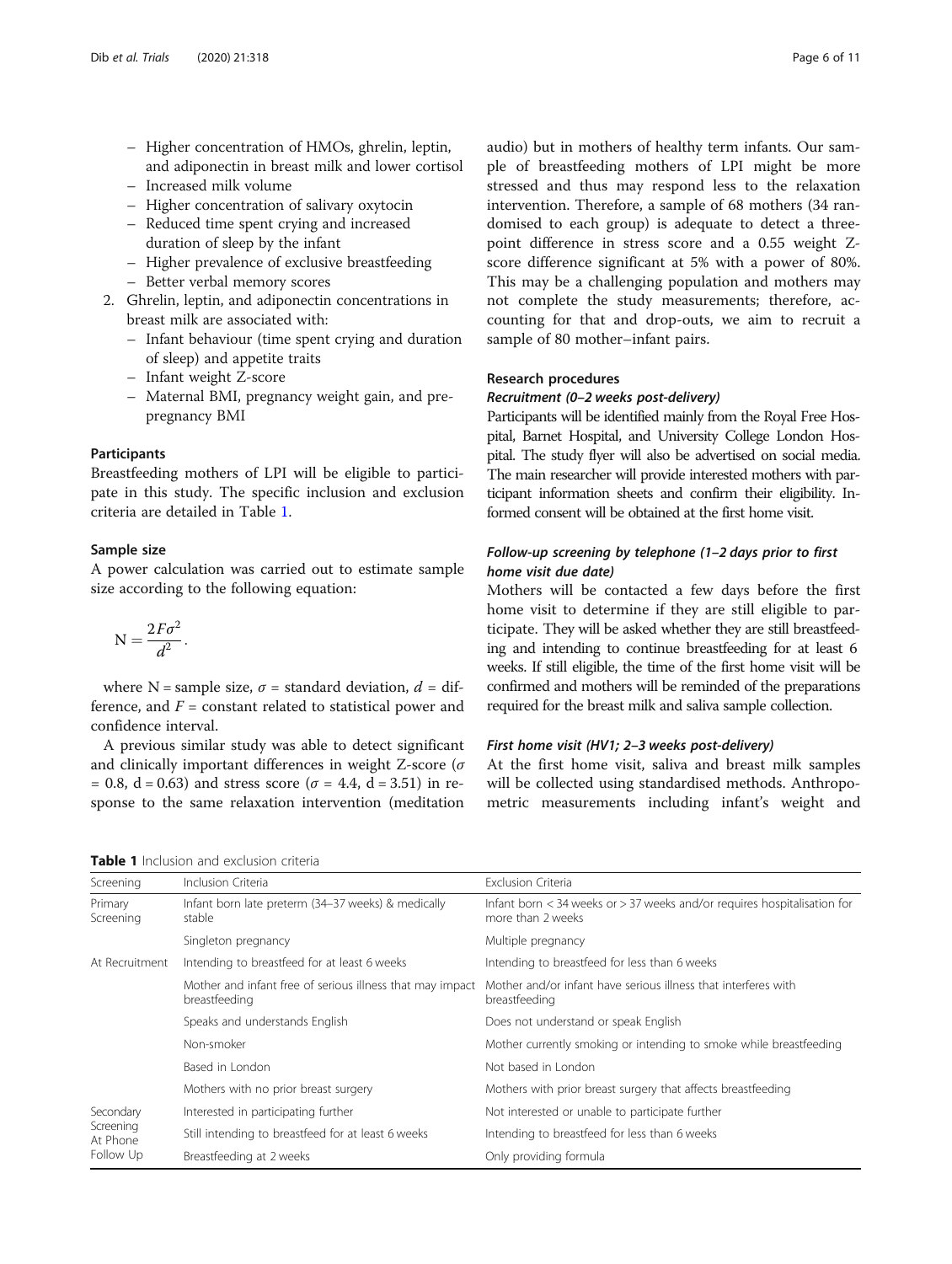length and mother's weight will be taken. The main researcher (SD) will also conduct the Rey Auditory Verbal Learning Test (RAVLT) to assess the mother's verbal memory. The Neonatal Questionnaire will be administered during the home visit to assess early hospital practices such as timing of breastfeeding initiation, skin-toskin contact duration, type of delivery, and feeding practices at the hospital.

To reduce the burden of form filling on the participants, a study folder containing the following questionnaires will be left at the participant's home to be filled at the mother's convenience in the three subsequent days:

- 1) Perceived Stress Scale (PSS) and Edinburgh Postnatal Depression Scale (EPDS)
- 2) Perception of Insufficient Milk Questionnaire (PIMQ)
- 3) Maternal Attachment Inventory (MAI)
- 4) Maternal Responsiveness Questionnaire (MRQ)
- 5) Breastfeeding Status Questionnaire adapted from the CDC Infant Feeding Practices Study II Questionnaires
- 6) Baby Eating Behaviour Questionnaire (BEBQ)
- 7) 3-Day Infant Behaviour Diary
- 8) Demographic questionnaire

Finally, an infant weighing scale and log will be given to the participants to complete 48 h of test-weighing to assess average milk consumption.

# Randomisation and blinding

After the first home visit, each mother will be randomly allocated to either the intervention group (relaxation therapy) or control group. Randomisation assignments will be prepared by a member of the research team, who will have no contact with the mothers, using a computer-generated list stratified for gestational age and parity. Assignments will be stored in sealed opaque envelopes. The assignment will be revealed 3 days after the first home visit when the researcher will retrieve the infant weighing scale from the participant and provide mothers in the intervention group with the meditation tape and meditation use log. To avoid contamination between the intervention and control group, mothers will not be informed about this process until the end of the study, when they will all be offered the meditation.

# Second home visit (6–8 weeks post-delivery)

The same research procedures will be carried out at the second home visit and the mothers will be asked to complete the same questionnaires, except for the neonatal and demographic questionnaires.

Participants will be reimbursed (£30 voucher) for their time at the second home visit, which might encourage them to complete the follow-up.

# Telephone/online follow-up (3 and 6 months post-delivery)

Breastfeeding success and intensity will be assessed using the Breastfeeding Status Questionnaire. Information about solid food introduction will also be collected.

# Intervention

Mothers in the intervention group will be given a breastfeeding meditation recording and instructed to listen to it during breastfeeding or pumping. The audio is based on a guided imagery meditation originally developed by Sheri Menelli in 2001 [\[35\]](#page-9-0) and previously used in three RCTs [[32](#page-9-0)–[34\]](#page-9-0). The audio that will be used is 8 min in duration and has been adapted to suit the current population. Mothers will be encouraged to use it as many times as they would like, but at least once a day for the first 2 weeks starting at HV1 (2–3 weeks post-delivery). They will also be asked to keep track of the frequency and dates the meditation audio was used in the listening logs provided.

### Pilot study

A within-subject pilot study was conducted at University College London to compare the effectiveness of five different relaxation interventions (guided-imagery meditation audio, music listening, relaxation lighting, combination of relaxation lighting and guided-imagery meditation, combination of relaxation lighting and music listening) and one control (silence/sitting) in 17 women of reproductive age. Subjective feelings of relaxation (ten-point scale), heart rate, systolic and diastolic blood pressure, and fingertip temperature were measured before and after each technique. Based on the results, meditation was selected as the most appropriate intervention for use with breastfeeding mothers of LPI.

### Control

Participants in the control group will receive no intervention and will be informed that the purpose of the study is to investigate the factors that influence breastfeeding in mothers of LPI and to study mother–infant signalling through breastfeeding. All participants will be informed of the randomisation process after completion of the trial and control mothers will be offered the intervention.

# Outcome measures

Primary outcome measures

Maternal stress PSS will be used to assess maternal stress levels at both home visits; a ten-item scale, it is used to assess the extent to which someone's life is seen as stressful and uncontrollable [\[36\]](#page-9-0). Each item is scored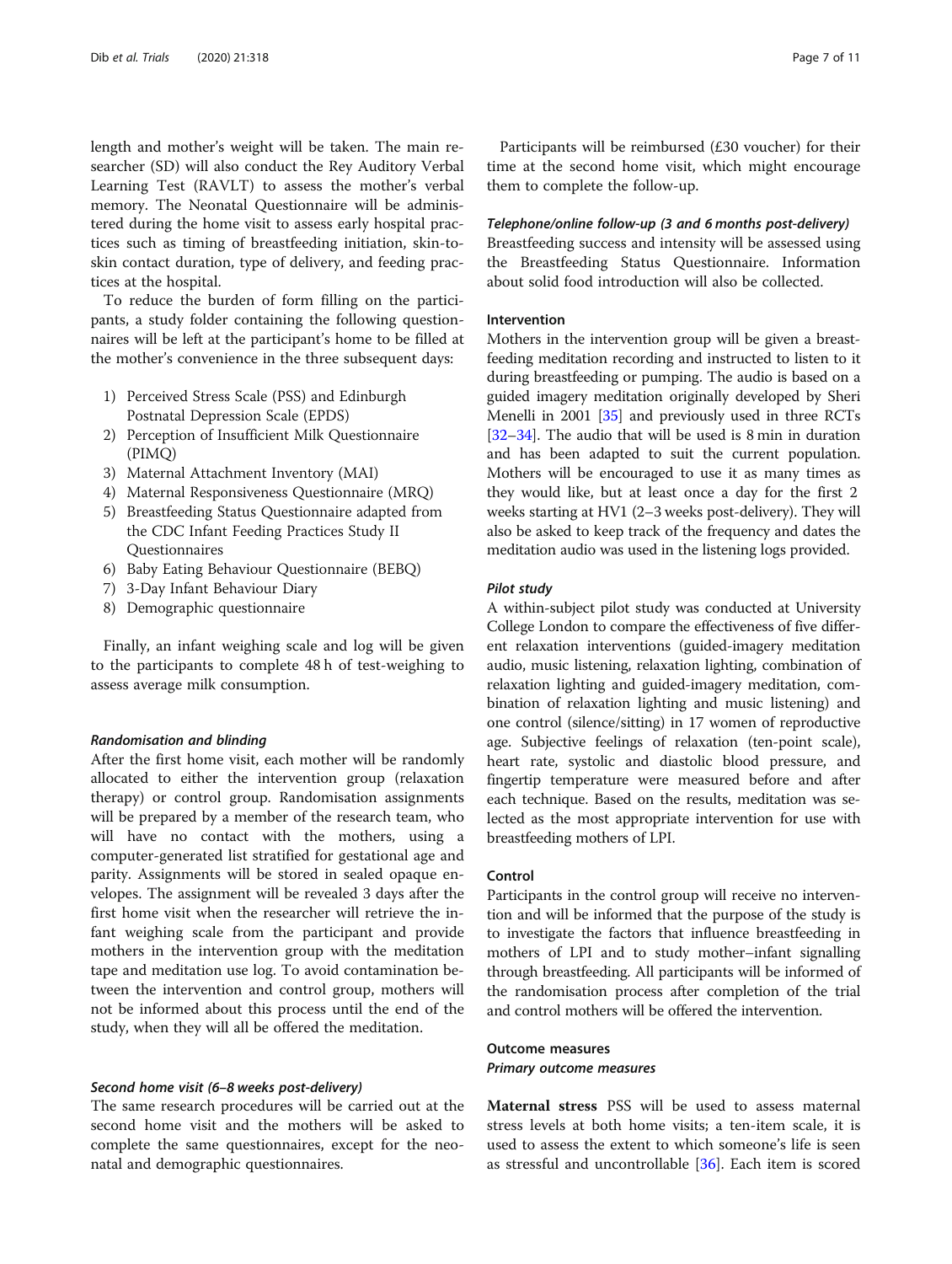on a five-point scale (0–4) and thus the total could range from 0 to 40. Higher scores indicate higher stress. The PSS has been validated in English and has a Cronbach's alpha of 0.85 [[36](#page-9-0)]. It has also been widely used in studies, including three national surveys in the US [\[37\]](#page-9-0) and a previous similar trial for breastfeeding women [[34\]](#page-9-0).

Infant weight Weight will be measured using a digital infant weight scale (Seca, UK). Infants will be weighed naked and pre-feeding, if possible. Measurements will be taken two times, and the mean of the two values will be used to calculate weight Z-score for analysis.

### Secondary outcomes

Breast milk composition Breast milk samples will be collected for macronutrient and hormone analysis. Mothers will be asked to collect milk with the use of their electric or manual pump. If they do not own one, they will be provided with a manual pump (Philips AVENT, Philips, The Netherlands). Khan et al. showed that fat content varied significantly over a 24-h period, being highest at mid-morning, and was associated with the degree of breast fullness/emptying [[38\]](#page-10-0). Therefore, participants will be asked to provide a full expression from a breast that has been emptied in the previous feeding session with at least 2-h wait. All home visits will take place in the morning and breast milk will be collected at 11:00  $h \pm 1.5$  h. These measures will ensure that the sample provides the closest indication of nutrient per feed and reduces the between- and within-subject variability in milk composition. If possible, a volume of 15 ml will be transferred to 5 ml and 1.5 ml tubes, and the remaining milk in the collection bottle will be returned to the mother for feeding later/immediately. The samples will be transferred in a freezer bag with frozen ice packs from the participant's home to − 80 °C storage until analysis. Macronutrients will be analysed using the MIRIS Human Milk Analyser (Miris, Sweden), while the hormones (ghrelin, leptin, adiponectin, cortisol) will be analysed using an enzyme-linked immunosorbent assay kit.

Breast milk supply The volume of breast milk consumed over a period of 48 h will be determined using the test-weighing method. Mothers will be instructed to weigh their baby before and after each feeding using the electronic baby scale provided by the researcher. The participants will be asked to change the infant's nappy before taking the first measurement. Measurements will be recorded by the mother on the test-weighing log provided, including the duration of the feed. Correction will be made for insensible water loss during the feed [\[39](#page-10-0)]. Several studies have shown that test-weighing before and after a feed, whether it is formula feeding or breastfeeding, is a valid method especially when using an electronic scale [[40\]](#page-10-0). It was also shown to be useful in research, clinical, and home settings. A breastfeeding log will be provided, including the timings and durations of the feed, to help us estimate breast milk intake in case of missing weighings.

Infant length Length and infant weight will be taken to measure infant growth. Recumbent length will be assessed using an infant length measuring mat. All infants will be placed in a supine position with their head against the headboard and the base of their feet against the vertical plate. The BMI will also be calculated (weight  $(kg)/length$   $(m<sup>2</sup>)$ ). Length and body mass index Z-scores will be calculated for analysis.

Infant behaviour Infant eating behaviour and appetite will be assessed using the BEBQ. It is an 18-item parentreported questionnaire that measures overall appetite and assesses four eating traits: 'enjoyment of food', 'food responsiveness', 'slowness in eating', and 'satiety responsiveness' [[41](#page-10-0)]. These traits might be related to infant weight gain and might be altered with maternal psychological distress (possibly meditated through breast milk composition).

Infant crying and sleeping will be measured using a 3 day infant behaviour diary, which was previously validated against audiotapes and against actigraphy and showed good compliance  $[42]$  $[42]$ . The 72-h diary is divided into 15-min segments, where the mother will be asked to indicate whether the infant was crying, sleeping, feeding, being fussy, or was awake and content.

Mother–infant attachment The MAI, consisting of 26 items, will be used to measure the attachment between each participant and her baby. Each statement is marked on a four-point Likert scale. The sum of the 26 questions will yield the total score, where higher scores indicate better attachment. It demonstrated a Cronbach's alpha of 0.85 when used to measure maternal attachment with 4-week old infants [\[43](#page-10-0)].

Maternal depression Maternal depression will be assessed using the EPDS, a ten-item self-administered scale [[44\]](#page-10-0). Each item is scored on a four-point scale (0– 3) with total scores ranging from 0 to 30. Higher scores indicate a higher intensity of symptoms experienced during the previous week. EPDS has been validated in English and has a Cronbach's alpha of 0.86.

Cognitive function Maternal verbal learning and memory will be evaluated using RAVLT to assess the 'baby brain' phenomenon. It consists of five recall trials (trials 1–5) using list A (15 noun word list) and one recall after an interference period (trial 6) using list B (another 15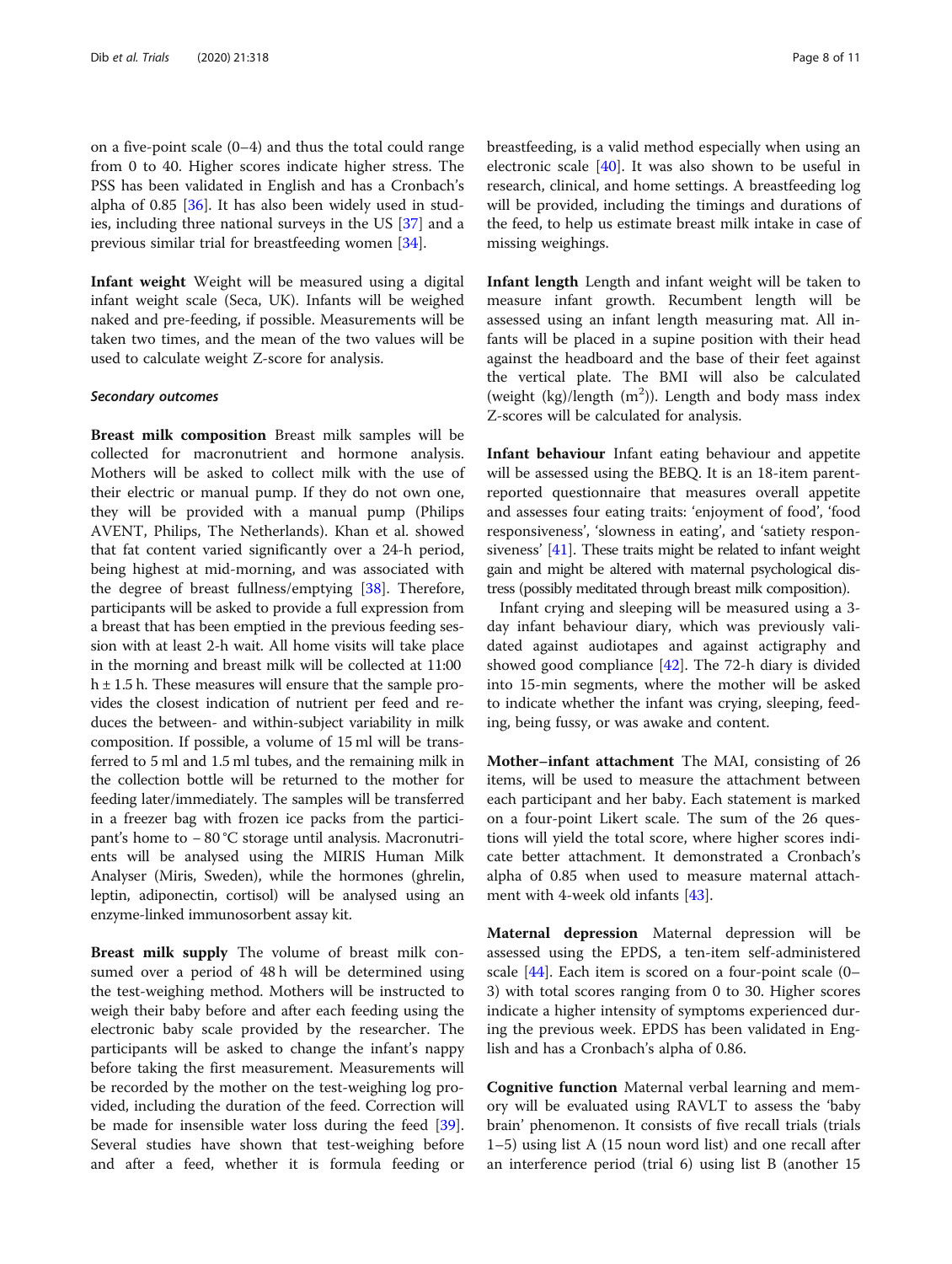noun word list). The outcomes of the test will include: immediate recall (sum of correct responses after first five trials) and verbal learning (difference in number of correct responses after trial 5 and trial 1) [[45\]](#page-10-0).

Perception of milk supply PIMQ, a self-report, sixitem scale, will assess maternal perception of insufficient milk supply [\[46\]](#page-10-0). The first item of the questionnaire will ask whether the participant believed she had sufficient milk to satisfy her infant (yes/no). This is followed by five questions relating to the reasons for this belief, measured on a ten-point Likert scale ranging from 0 (strongly disagree) to 10 (strongly agree). Higher scores indicate higher perception of having adequate milk. PIMQ showed good internal consistency with a Cronbach's alpha of 0.70.

Maternal responsiveness Maternal responsiveness to infant cues will be assessed using the MRQ. MRQ measures the extent to which mothers respond promptly to their infants across different situations [\[47](#page-10-0)].

Salivary hormones Saliva samples for hormone analysis will be collected using the passive drool method where the mother will transfer 500 μl saliva into a 1.5 collection tube using a Saliva Collection Aid (Salivette, Sarstedt, Germany). Samples will be transferred in a freezer bag with frozen ice packs from the participant's home to − 80 °C storage until analysis.

# Data management, monitoring, and dissemination

Identifiable data (hard copy) collected, including contact data, will be stored in locked filing cabinets at the Institute of Child Health separate from other study data. All data collection forms, questionnaires, and labels will include only the participant study ID number. These pseudo-anonymised forms will be stored in filling cabinets at University College London. Breast milk and saliva samples collected will be stored in a locked nutrition freezer unit. The results of the study will be published in peer-reviewed journals and will be presented at scientific conferences. No identifiable data will be published or presented to maintain the anonymity of the participants.

There are no arrangements for a formal data monitoring committee to be convened since the study is of short duration and the intervention is not considered to pose any risk.

### Statistical analysis

Data will be entered and analysed on SPSS v23.0. Kolmogorov-Smirnov test will be used and histograms and Q-Q plots will be assessed to test for normality. Results will be considered statistically significant at  $p < 0.05$ . The main analysis of the randomised controlled trial results will be an intention-to-treat analysis, but we will also be looking at whether there is a 'dose–response' effect between the use of

the audio and the outcomes. For the primary outcomes, the differences in weight Z-score and PSS score between groups will be analysed using independent sample t-test, taking into account the baseline weight and stress scores (Supplementary Table 1). Similarly, for the secondary outcomes, differences between control and intervention in milk composition, milk supply, maternal cognitive function, maternal salivary cortisol/oxytocin, EPDS score, mother– infant attachment, and infant behaviour will be analysed using independent sample  $t$ -test. As a secondary analysis, the relationship between breast milk hormones and infant behaviour, growth and sex and maternal anthropometric measures will be analysed using univariate regression, while adjusting for confounding factors such as randomisation status, gestational age, and bottles of formula fed in the previous 7 days (Supplementary Table 1).

### **Discussion**

This study will allow us to observe causal relationships between maternal stress and infant growth and to investigate potential mediators between the two including breast milk composition and volume, maternal engagement, and infant behaviour. We will also examine whether reducing maternal stress levels, and thus maternal costs, could help improve both cognitive function and caregiving behaviours.

While the gold standard for estimating milk intake is the 'dose-to-mother' stable isotope technique, it will not be possible to use it with this sample. Mothers of LPI are likely to be expressing milk, to increase their supply or to provide top ups. They might also be providing formula top ups. In this trial, therefore, we will be asking the mothers to test-weigh their infants for 48 h and to log the amount of expressed breast milk or formula consumed at each feed.

If proven beneficial, the study will be able to highlight a simple accessible method to improve breastfeeding outcomes in a vulnerable population. It will also provide insight on mechanisms by which maternal stress can influence breastfeeding success and infant development and help in understanding how to optimise late preterm infant growth. We will also be able to identify some of the barriers and facilitators of breastfeeding a LPI.

# Trial status

The trial is in the recruitment phase and commenced February 1st 2019 and is expected to be completed March 1st 2020. The protocol was amended and approved on March 5th 2019 (version 3.0).

### Supplementary information

Supplementary information accompanies this paper at [https://doi.org/10.](https://doi.org/10.1186/s13063-020-4225-3) [1186/s13063-020-4225-3.](https://doi.org/10.1186/s13063-020-4225-3)

Additional file 1: Supplementary Table 1. Main hypotheses and statistical analysis plan.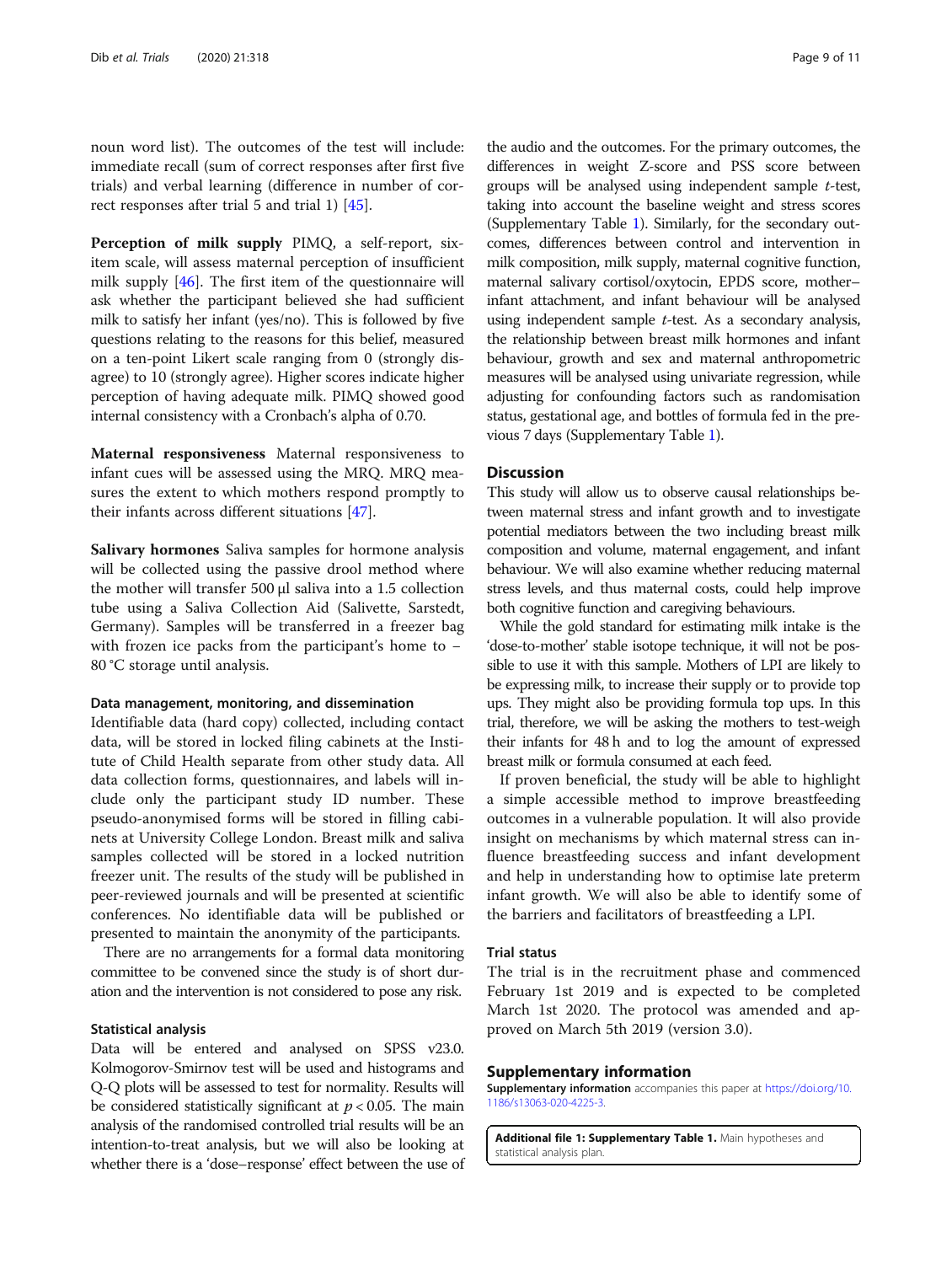### <span id="page-9-0"></span>Abbreviations

BEBQ: Baby Eating Behaviour Questionnaire; EPDS: Edinburgh Postnatal Depression Scale; HMO: Human milk oligosaccharides; LPI: Late preterm infants; MAI: Maternal Attachment Inventory; MAPLeS: Mother and late Preterm Lactation Study; PIMQ: Perceived Insufficient Milk Supply Questionnaire; RAVLT: Ray Auditory Verbal Learning Test; RCT: Randomised controlled trial

### Acknowledgments

The authors thank Philips Avent UK for donating breast pumps for this trial.

### Sponsor details

Vanshree Patel (Sponsor's Representative), Division of Research and Innovation, Great Ormond Street Hospital for Children NHS foundation Trust, London, WC1N 1EH. [Research.governance@gosh.nhs.uk](mailto:Research.governance@gosh.nhs.uk)

#### Authors' contributions

All authors were responsible for identifying the research question, establishing the hypothesis, and contributing to the drafting of the study protocol. MF and SD are responsible for the trial management and setting up participant identification centres. SD is responsible for participant identification and data collection. All authors read and approved the final manuscript.

### Funding

This research is funded by a PhD studentship and funds from University College London Great Ormond Street Institute of Child Health.

### Availability of data and materials

The datasets generated and/or analysed during the current study are not publicly available due to individual privacy concerns but are available from the corresponding author on reasonable request.

#### Ethics approval and consent to participate

The sponsor approved the trial protocol, participant information sheet, consent form, and other supporting documents prior to submission to the appropriate regulatory body. This study has been ethically approved by the Health and Research Authority in the UK (IRAS:252031) and registered with ClinicalTrials.gov (NCT03791749; [https://clinicaltrials.gov/ct2/show/NCT03791](https://clinicaltrials.gov/ct2/show/NCT03791749) [749](https://clinicaltrials.gov/ct2/show/NCT03791749)). Study information sheets will be given and explained to participants. A signed informed consent will be obtained from all mothers at the first home visit. The researcher will ensure that the participant understands that they could withdraw from the study at any point and their personal information will remain strictly confidential.

### Consent for publication

Not applicable.

### Competing interests

The authors declare that they have no competing interests.

### Received: 29 August 2019 Accepted: 3 March 2020 Published online: 07 April 2020

#### References

- Lucas A. Programming by early nutrition: an experimental approach. J Nutr. 1998;128(2):401S–6S.
- 2. Victora CG, et al. Breastfeeding in the 21st century: epidemiology, mechanisms, and lifelong effect. Lancet. 2016;387(10017):475–90.
- 3. Wells JC. Parent-offspring conflict theory, signaling of need, and weight gain in early life. Q Rev Biol. 2003;78(2):169–202.
- 4. Wells J. The role of cultural factors in human breastfeeding: adaptive behaviour or biopower. J Hum Ecol. 2006;14:39–47.
- 5. Power ML, Schulkin J. Maternal regulation of offspring development in mammals is an ancient adaptation tied to lactation(). Appl Transl Genom. 2013;2:55–63.
- 6. Wells JC. Maternal capital and the metabolic ghetto: an evolutionary perspective on the transgenerational basis of health inequalities. Am J Hum Biol. 2010;22(1):1–17.
- 7. Marphatia AA, et al. Associations of gender inequality with child malnutrition and mortality across 96 countries. Glob Health Epidemiol Genom. 2016;1:e6.
- 8. Wells JCK, et al. Low maternal capital predicts life history trade-offs in daughters: why adverse outcomes cluster in individuals. Front Public Health. 2019;7:206.
- Henry JF, Sherwin BB. Hormones and cognitive functioning during late pregnancy and postpartum: a longitudinal study. Behav Neurosci. 2012; 126(1):73–85.
- 10. Davies SJ, et al. Cognitive impairment during pregnancy: a meta-analysis. Med J Aust. 2018;208(1):35–40.
- 11. Hoekzema E, et al. Pregnancy leads to long-lasting changes in human brain structure. Nat Neurosci. 2017;20(2):287–96.
- 12. Davidoff MJ, et al. Changes in the gestational age distribution among U.S. singleton births: impact on rates of late preterm birth, 1992 to 2002. Semin Perinatol. 2006;30(1):8–15.
- 13. Boyle EM, et al. Neonatal outcomes and delivery of care for infants born late preterm or moderately preterm: a prospective population-based study. Arch Dis Child Fetal Neonatal Ed. 2015;100(6):F479–85.
- 14. Kalyoncu O, et al. Neonatal morbidity and mortality of late-preterm babies. J Matern Fetal Neonatal Med. 2010;23(7):607–12.
- 15. McGowan JE, et al. Early childhood development of late-preterm infants: a systematic review. Pediatrics. 2011;127(6):1111–24.
- 16. de Jong M, Verhoeven M, van Baar AL. School outcome, cognitive functioning, and behaviour problems in moderate and late preterm children and adults: a review. Semin Fetal Neonatal Med. 2012;17(3):163–9.
- 17. Shah P, et al. Developmental outcomes of late preterm infants from infancy to kindergarten. Pediatrics. 2016;138(2):e20153496.
- MacKay DF, et al. Gestational age at delivery and special educational need: retrospective cohort study of 407,503 schoolchildren. PLoS Med. 2010;7(6):e1000289.
- 19. Radtke JV. The paradox of breastfeeding-associated morbidity among late preterm infants. J Obstet Gynecol Neonatal Nurs. 2011;40(1):9–24.
- 20. Darcy AE. Complications of the late preterm infant. J Perinat Neonatal Nurs. 2009;23(1):78–86.
- 21. Pados BF. Safe transition to home: preparing the near-term infant for discharge. Newborn Infant Nurs Rev. 2007;7(2):106–13.
- 22. Zanardo V, et al. Psychological distress and early lactation performance in mothers of late preterm infants. Early Hum Dev. 2011;87(4):321–3.
- 23. Kair LR, Colaizy TT. Breastfeeding continuation among late preterm infants: barriers, facilitators, and any association with NICU admission? Hosp Pediatr. 2016;6(5):261–8.
- 24. Kair LR, et al. The experience of breastfeeding the late preterm infant: a qualitative study. Breastfeed Med. 2015;10(2):102–6.
- 25. Schanler RJ, Shulman RJ, Lau C. Feeding strategies for premature infants: beneficial outcomes of feeding fortified human milk versus preterm formula. Pediatrics. 1999;103(6 Pt 1):1150–7.
- 26. Quigley M, Embleton ND, McGuire W. Formula versus donor breast milk for feeding preterm or low birth weight infants. Cochrane Database Syst Rev. 2018;(6):CD002971. <https://doi.org/10.1002/14651858.CD002971.pub4>.
- 27. Singhal A, et al. Breastmilk feeding and lipoprotein profile in adolescents born preterm: follow-up of a prospective randomised study. Lancet. 2004; 363(9421):1571–8.
- 28. Singhal A, Cole TJ, Lucas A. Early nutrition in preterm infants and later blood pressure: two cohorts after randomised trials. Lancet. 2001;357(9254):413–9.
- 29. Ballard O, Morrow AL. Human milk composition: nutrients and bioactive factors. Pediatr Clin N Am. 2013;60(1):49–74.
- 30. Meier P, et al. Management of breastfeeding during and after the maternity hospitalization for late preterm infants. Clin Perinatol. 2013;40(4):689–705.
- 31. Johnson S, et al. Neurodevelopmental outcomes following late and moderate prematurity: a population-based cohort study. Arch Dis Child Fetal Neonatal Ed. 2015;100(4):F301–8.
- 32. Feher SDK, et al. Increasing breast milk production for premature infants with a relaxation/imagery audiotape. Pediatrics. 1989;83(1):57–60.
- 33. Keith DR, Weaver BS, Vogel RL. The effect of music-based listening interventions on the volume, fat content, and caloric content of breast milk–produced by mothers of premature and critically ill infants. Adv Neonatal Care. 2012;12(2):112–9.
- 34. Mohd Shukri NH, et al. Randomized controlled trial investigating the effects of a breastfeeding relaxation intervention on maternal psychological state, breast milk outcomes, and infant behavior and growth. Am J Clin Nutr. 2019;110(1):121–30.
- 35. Menelli S. Breastfeeding meditation. Encinitas: White Heart Publishing; 2004.
- 36. Cohen S, Kamarck T, Mermelstein R. A global measure of perceived stress. J Health Soc Behav. 1983;24(4):385–96.
- 37. Cohen S, Janicki-Deverts D. Who's stressed? Distributions of psychological stress in the United States in probability samples from 1983, 2006, and 2009. J Appl Soc Psychol. 2012;42(6):1320–34.